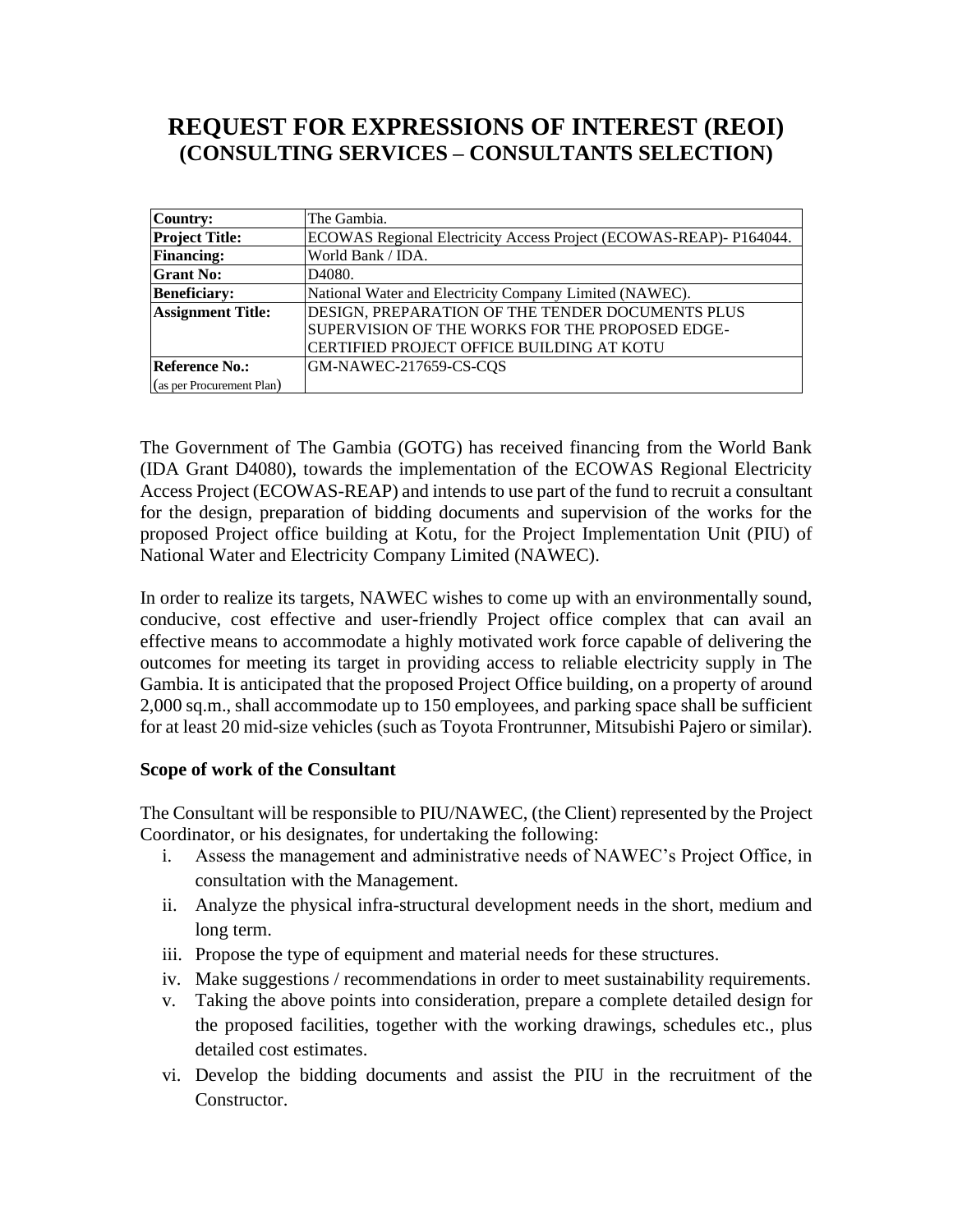- vii. Supervise construction of the designed facilities, including the preparation of interim certificates and overall management of the contract.
- viii. Have a lightened one-year observation of the facilities after the handover.
- ix. Have consultative meetings with the PIU every fortnight, all over the assignment, to review progress.

The total duration of the consultancy contract is estimated to be 15 calendar months, including 3 months for Design, 4 months for Assistance to procurement (on an intermittent basis) and 8 months for Works supervision, and excluding the one-year observation after completion.

National Water and Electricity Company Limited (NAWEC) now invites Consultants to indicate their interest in providing the Services. Interested Consultants should provide information demonstrating that they have the required qualifications and relevant experience to perform the Services.

## **Required qualifications and experience:**

It is expected that the Consultant be a firm or an individual with associates.

Expression of interest shall demonstrate experience of the Consultant in similar assignments during the last 5 years and relevant capacity. EOIs will be evaluated against the following criteria:

- Relevant experience in design and supervision of construction of similar projects. Similarity will be determined by employing "green" design criteria and similar size.
- Ability to offer the Consultant's team with required experience.
- Experience in the region and knowledge of Gambian regulations.

Consultants may associate with other firms to enhance their qualifications but should indicate clearly whether the association is in the form of a joint venture and/or a subconsultancy. In the case of a joint venture, all the partners in the joint venture shall be jointly and severally liable for the entire contract, if selected.

A Consultant will be selected in accordance with the Consultants Qualifications-based Selection (CQS) method set out in World Bank Procurement Regulations.

The attention of interested Consultants is drawn to Section III, paragraphs, 3.14, 3.16, and 3.17 of the World Bank's "Procurement Regulations for IPF Borrowers" July 2016 and revised November 2017 and August 2018 ("Procurement Regulations"), setting forth the World Bank's policy on conflict of interest.

The TOR and further information can be obtained at the address below during office hours: (provide the address)